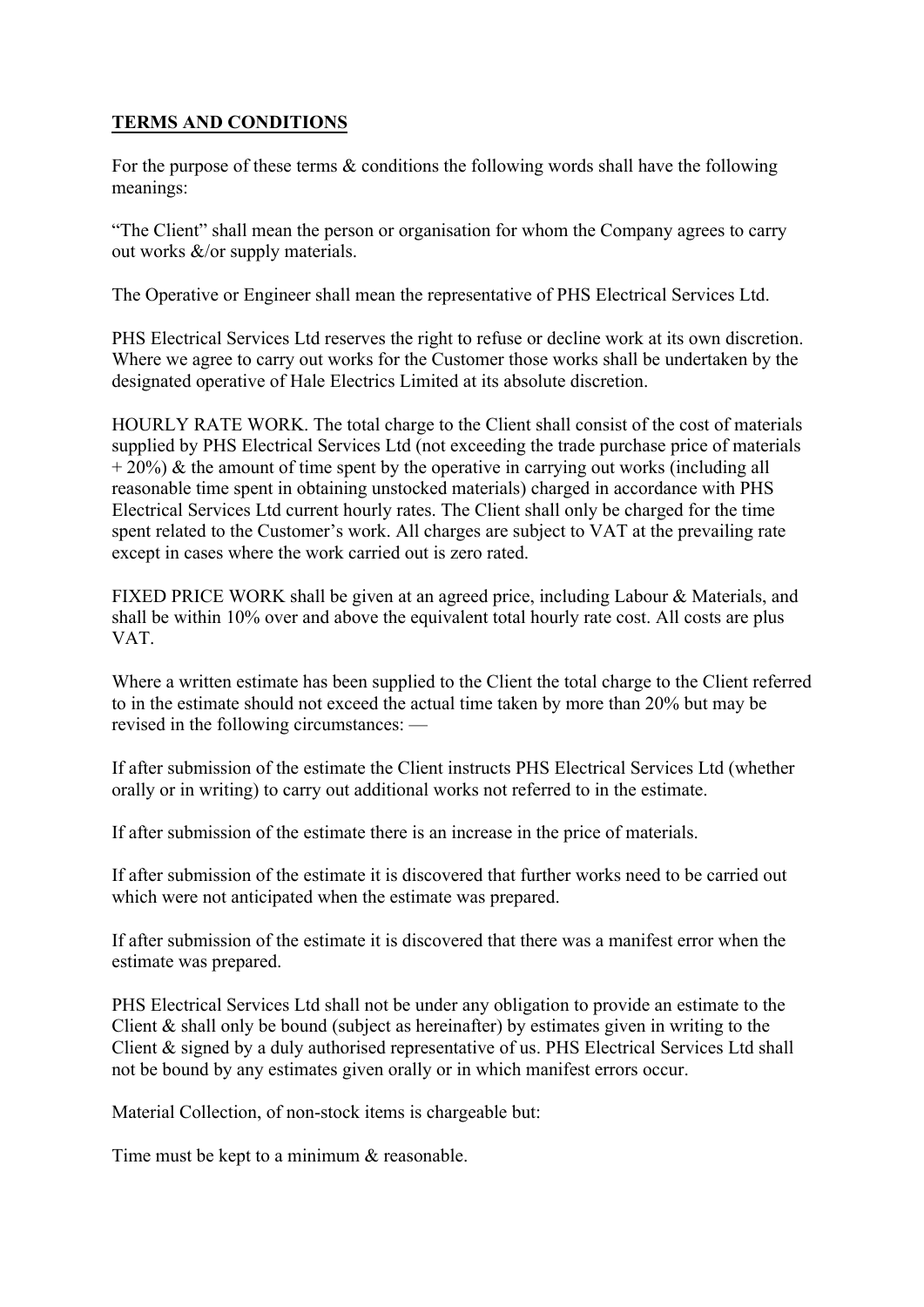The Customer must be informed wherever possible when the operative leaves the premises.

If the collection time is likely to exceed 60 minutes the customer must be additionally informed of the circumstances.

Payment, invoices are due for payment immediately upon delivery to the Customer. Any part of that invoice which remains unpaid shall carry interest at the rate of 4% over the base rate until payment in full is received by PHS Electrical Services Ltd, unless otherwise stated on the invoice.

Where the date  $\&$ /or time for works to be carried out is agreed by PHS Electrical Services Ltd with the Client, then PHS Electrical Services Ltd shall use its best endeavours to ensure that the operative shall attend on the date  $\&$  at the time agreed. However, PHS Electrical Services Ltd accepts no liability in respect of the nonattendance or late attendance on site of the operative/engineer or for the late or non-delivery of materials.

The Client shall accept sole liability to discharge PHS Electrical Services Ltd account unless he/she discloses to PHS Electrical Services Ltd when initially instructing PHS Electrical Services Ltd to carry out the work  $\&$ /or supply materials that he/she is acting on behalf of a third party (including, but not limited to, a Limited Company or partnership) & receiving a written estimate) the name of the third party appears on the written estimate.

## **Cancellation:**

If the Client cancels their instructions prior to any work being carried out or materials supplied, then the Client shall be liable for any related expenditure together with the profit that would have been made by PHS Electrical Services Ltd had the work been carried out  $&$ /or materials supplied in accordance with such instructions. If a pre-booked job is cancelled at short notice and engineer is en-route, client is not in, no access to property or area of works then an aborted cost will apply at 50% of the first hour rate.

## **Guarantees**

If, after PHS Electrical Services Ltd have carried out the works, the Client is not wholly satisfied with the works then the Client shall give notice in writing within 12 months to PHS Electrical Services Ltd & shall afford PHS Electrical Services Ltd, and its insurers, the opportunity of both inspecting such works, & carrying out any necessary remedial works if appropriate. The Client accepts that if he fails to notify PHS Electrical Services Ltd as fore said then Hale PHS Electrical Services Ltd shall not be liable in respect of any defects in the works carried out.

The Guarantee shall be for labour only in respect of faulty workmanship for 12 months from the date of completion with the manufacturer's warranty in force. The Guarantee will become null  $\&$  void if the work/appliance completed/supplied by Hale Electrics is:

Subject to misuse or negligence.

Repaired, modified or tampered with by anyone other than a PHS Electrical Services Ltd operative. PHS Electrical Services Ltd will accept no liability for, or guarantee suitability,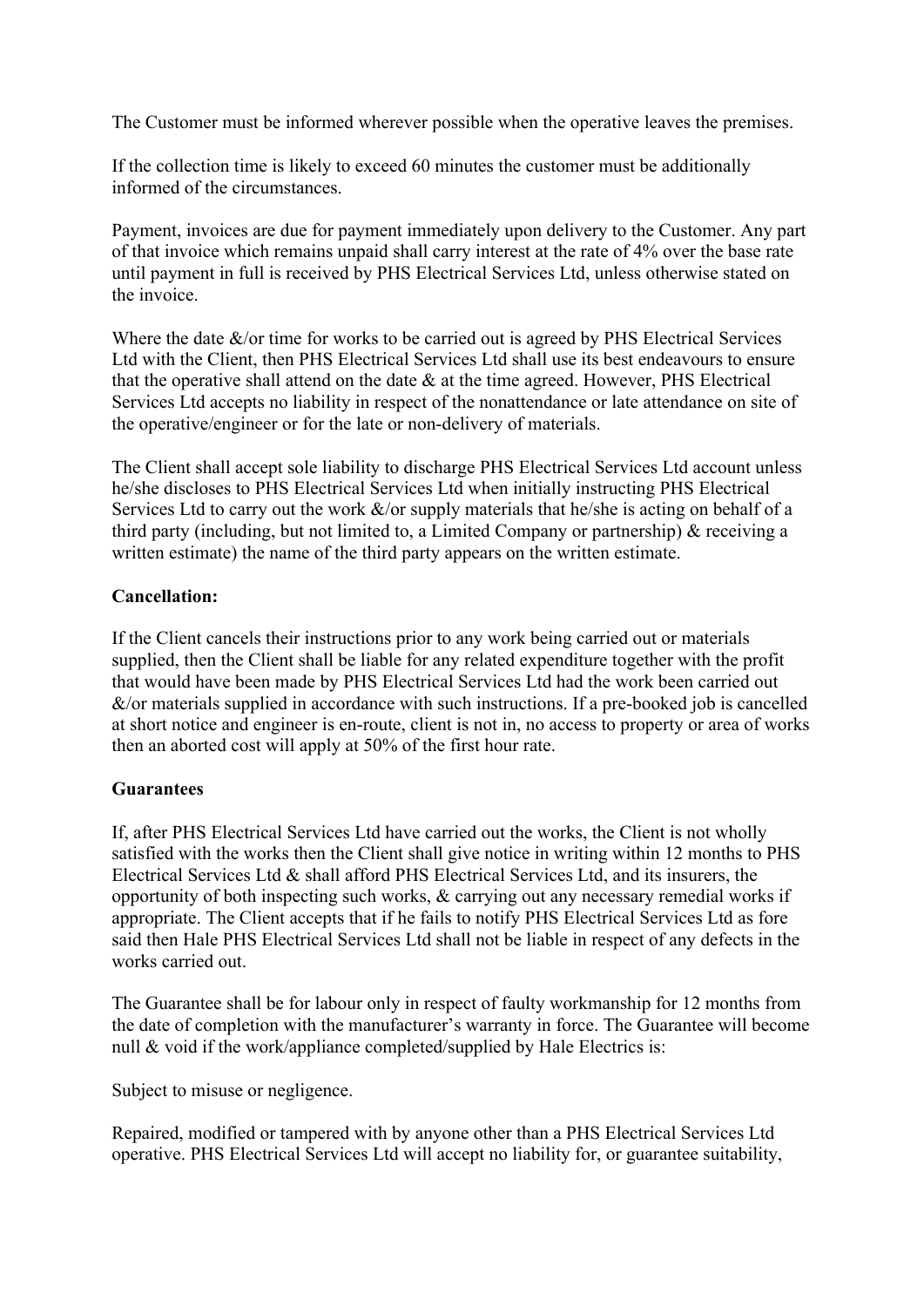materials supplied by the Customer & will accept no liability for any consequential damage or fault.

PHS Electrical Services Ltd will not guarantee any work undertaken on instruction from the customer & against the written or verbal advice of the operative/engineer. Work is guaranteed only in respect of work directly undertaken by PHS Electrical Services Ltd & payment in full has been made. Any non-related faults arising from recommended work which has not been undertaken by PHS Electrical Services Ltd will not be guaranteed. PHS Electrical Services Ltd shall not be held liable or responsible for any damage or defect resulting from work not fully guaranteed or where recommended work has not been carried out. Work will not carry a guarantee where the Client has been notified by the operative either verbally or indicated in ticked boxes or in Comments/ Recommendations of any other related work which requires attention.

Where PHS Electrical Services Ltd agrees to carry out works on installations of inferior quality or over ten years old at that date no warranty is given in respect of such works & PHS Electrical Services Ltd accepts no liability in respect of the effectiveness of such works or otherwise.

PHS Electrical Services Ltd operate under their own NICEIC Registration & as such are solely responsible for any electrical related work & subsequent liability.

PHS Electrical Services Ltd shall be entitled to fully recover costs or damages from any operative/engineer/contractor whose negligence or faulty workmanship results in PHS Electrical Services Ltd being made liable for those damages or rectification of the work.

Title to any goods, supplied by PHS Electrical Services Ltd to the Client shall not pass to the Client but shall be retained by PHS Electrical Services Ltd until payment in full for such goods has been made by the Client to PHS Electrical Services Ltd. Until such time as title in the such goods has passed to the Client:

PHS Electrical Services Ltd shall have absolute authority to repossess, sell or otherwise deal with or dispose of all any or part of such goods in which title remains vested PHS Electrical Services Ltd,

For the purpose specified above PHS Electrical Services Ltd or any of its agents or authorised representatives shall be entitled at any time & without notice to enter any premises in which goods or any part there of is installed, stored or kept, or is reasonably believed so to be.

The Business shall be entitled to seek a court injunction to prevent the Client from selling, transferred or otherwise disposing of such goods.

Not withstanding the foregoing, risk in such goods shall pass on delivery of the same to the Client, & until such time as title in such goods has passed to the Client, the Client shall insure such goods to their replacement value  $\&$  the Client shall forthwith, upon request, provide PHS Electrical Services Ltd with a certificate or other evidence of such Insurance.

PHS Electrical Services Ltd shall not be liable for any delay or for the consequences of any delay in performing any of its obligations if such delay is due to any cause whatsoever